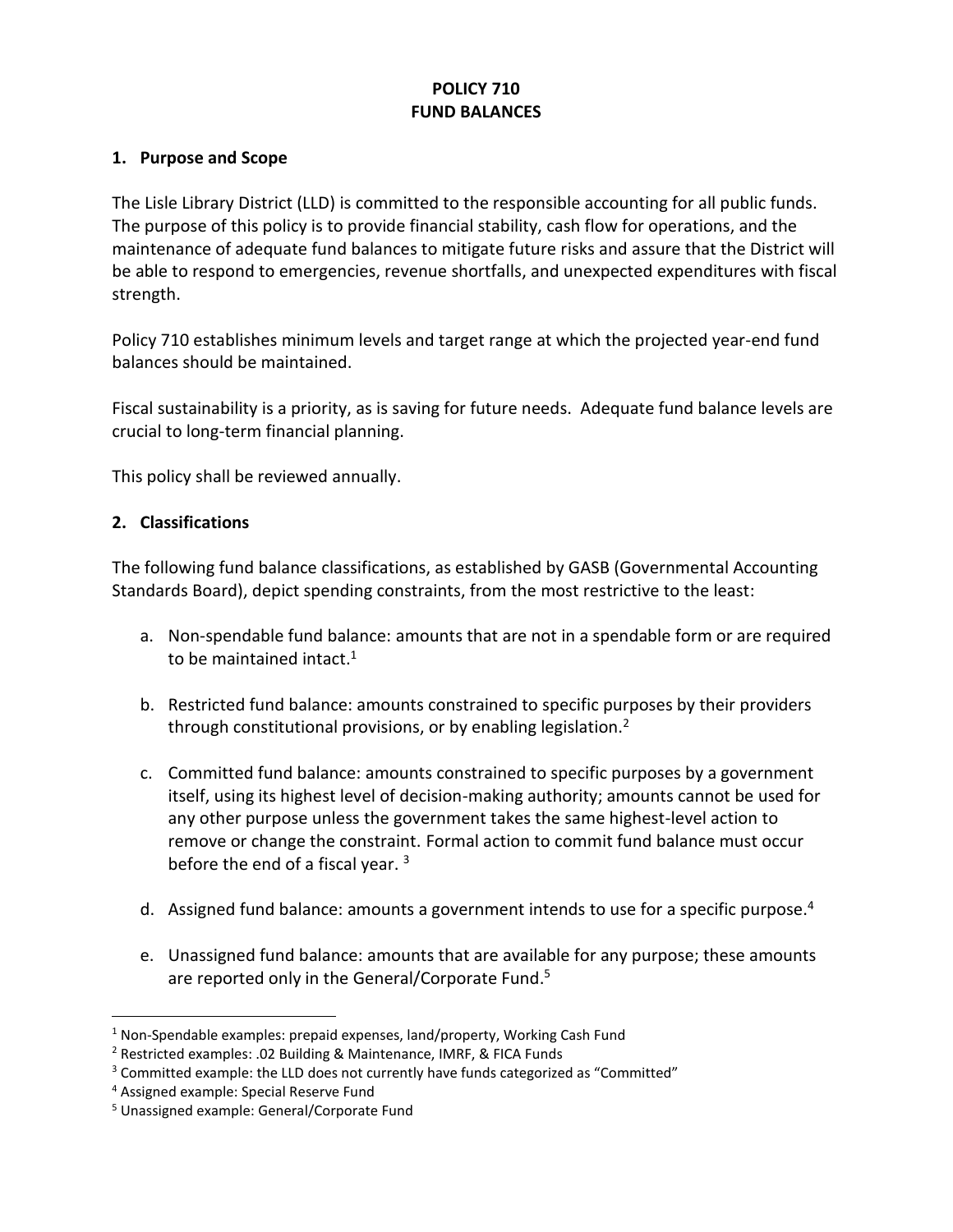#### **3. Corporate Fund**

The Corporate Fund is the general operating fund of the Library. Expenditures from this fund include, but are not limited to, personnel (salaries/benefits), maintenance, utilities, materials (ex: books/DVDs/online resources), insurance, equipment, and programs.

The Corporate Fund should represent no less than six months of operating expenditures and may be maintained at a level representing up to twelve months of operating expenditures. Balances above 6 months, at fiscal year-end, may be transferred to the Special Reserve Fund via Board ordinance.

## **4. Other Revenue Funds**

Other revenue sources legally restricted for special purposes include, IMRF (Illinois Municipal Retirement Fund*),* FICA (Federal Insurance Contributions Act), .02 Building and Maintenance (levy ceased in 2018), Working Cash, and Special Reserve.

Each fund<sup>6</sup> is documented via line item on the District's annual property tax levy with the exception of the Working Cash Fund (the LLD does not appropriate for Working Cash funds).

The balance of such funds should represent no less than three months of budgeted expenditures for the specified purpose.

## **5. Special Reserve Fund**

 $\overline{a}$ 

The Special Reserve Fund is a restricted fund utilized for capital outlays including the maintenance, acquisition, construction, or improvement of capital facilities. This fund is also to provide for emergency capital expenditures. The LLD does not levy for Special Reserve funds. A Special Reserve Fund Ordinance is statutorily required to accumulate and set apart reserve funds.

All monies in the Special Reserve Fund are dedicated to the furtherance of projects identified within Special Reserve Fund Ordinance categories**.** The Special Reserve Fund Ordinance must include provision for emergency capital expenditures. This ordinance may be amended as circumstances may require.

<sup>6</sup> The LLD appropriates for the Special Reserve Fund, but does not levy for Special Reserve funds.